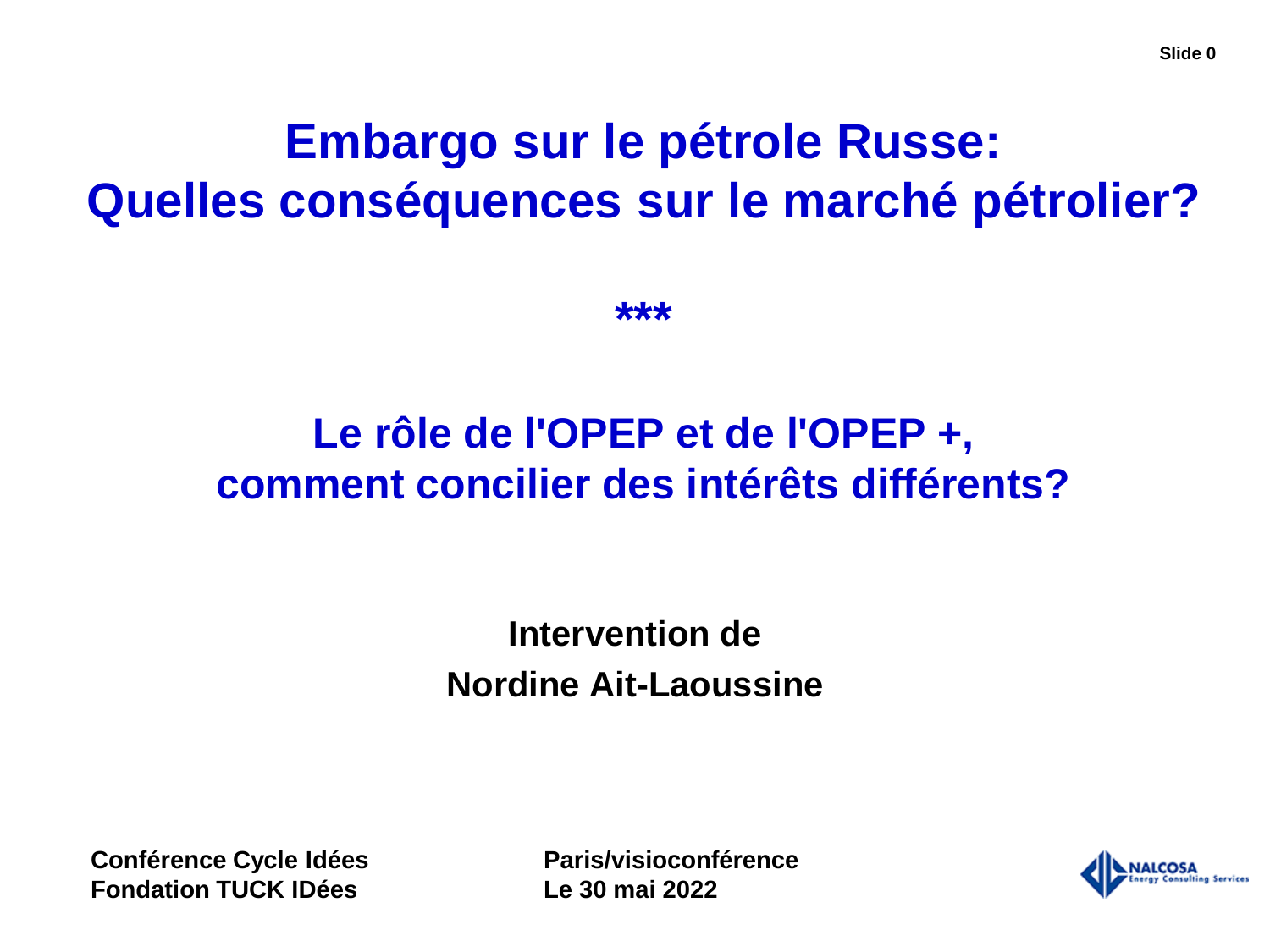### **Subdued global oil demand growth projections**

| mmbd                                                     | IEA <sup>(1)</sup> |       |                       |       | EIA <sup>(2)</sup> |      | $OPEC^{(3)}$ |        |                       |
|----------------------------------------------------------|--------------------|-------|-----------------------|-------|--------------------|------|--------------|--------|-----------------------|
|                                                          | 2021               | 2022  | $\boldsymbol{\Delta}$ | 2021  | 2022               | Λ    | 2021         | 2022   | $\boldsymbol{\Delta}$ |
|                                                          |                    |       |                       |       |                    |      |              |        |                       |
| <b>OECD</b> demand                                       | 44.76              | 45.93 | 1.17                  | 44.80 | 45.93              | 1.13 | 44.76        | 46.53  | 1.76                  |
|                                                          |                    |       |                       |       |                    |      |              |        |                       |
| Non-OECD demand                                          | 52.79              | 53.42 | 0.63                  | 52.59 | 53.68              | 1.09 | 52.16        | 53.76  | 1.60                  |
|                                                          |                    |       |                       |       |                    |      |              |        |                       |
| <b>Total demand</b>                                      | 97.55              | 99.35 | 1.80                  | 97.39 | 99.61              | 2.22 | 96.92        | 100.29 | 3.36                  |
| Sources:                                                 |                    |       |                       |       |                    |      |              |        |                       |
| $(1)$ IEA OMR May 12, 2022<br>$(2)$ EIA OMR May 10, 2022 |                    |       |                       |       |                    |      |              |        |                       |
|                                                          |                    |       |                       |       |                    |      |              |        |                       |
| <sup>(3)</sup> OPEC OMR May 12, 2022                     |                    |       |                       |       |                    |      |              |        |                       |

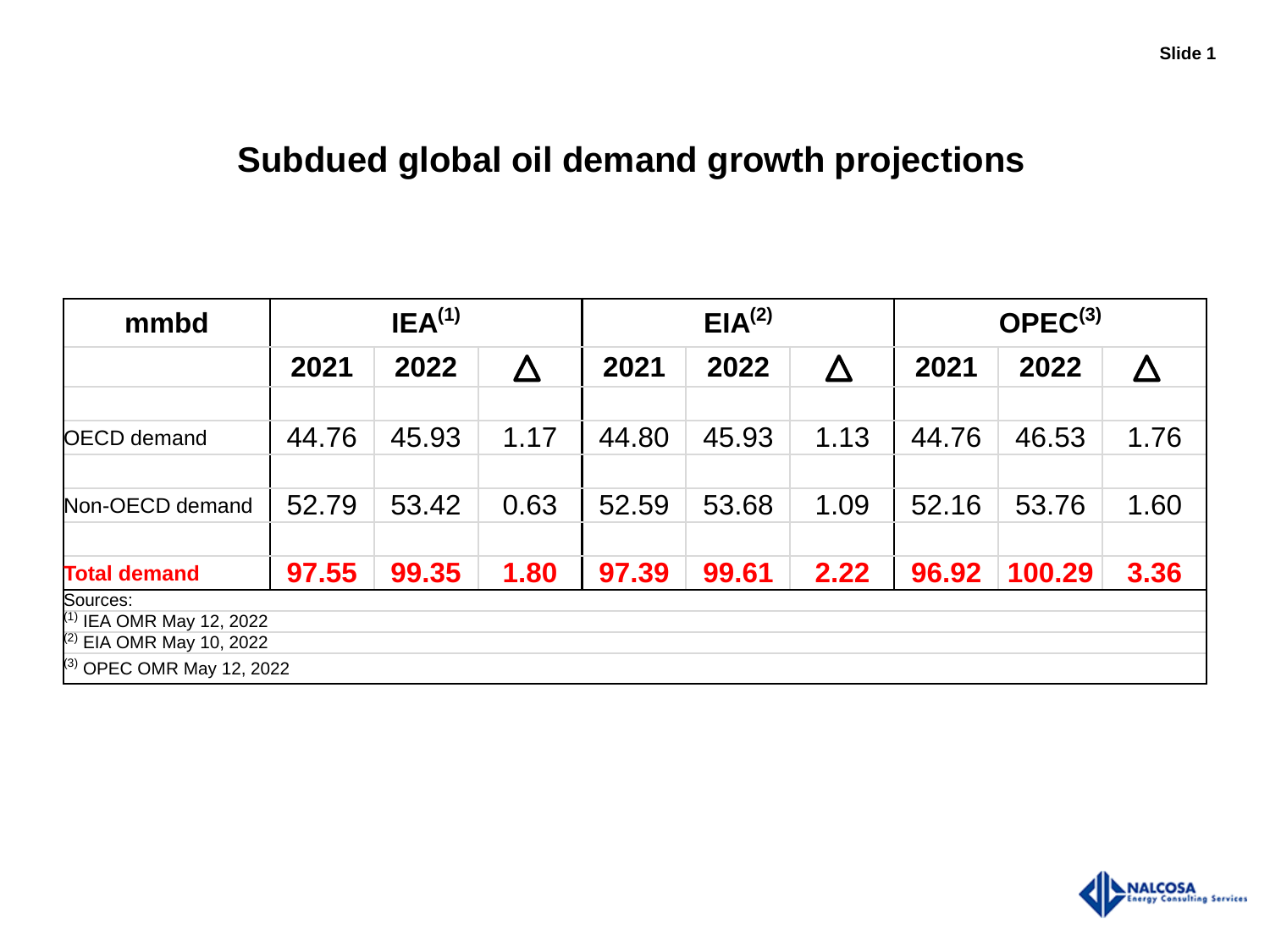## **Higher Non-OPEC oil supply projections in spite of the Russian output decline**

| mmbd                      |                                                                                      | IEA <sup>(1)</sup> |          | EIA <sup>(2)</sup> |       |         | $OPEC^{(3)}$ |       |      |
|---------------------------|--------------------------------------------------------------------------------------|--------------------|----------|--------------------|-------|---------|--------------|-------|------|
|                           | 2021                                                                                 | 2022               | $\Delta$ | 2021               | 2022  | Δ       | 2021         | 2022  |      |
|                           |                                                                                      |                    |          |                    |       |         |              |       |      |
| OECD crude oil supply,    | 28.20                                                                                | 29.54              | 1.34     | 31.02              | 32.55 | 1.53    | 29.41        | 31.00 | 1.59 |
| USA<br>of which           | 16.73                                                                                | 17.88              | 1.15     | 18.88              | 20.20 | 1.32    | 17.75        | 19.04 | 1.29 |
| Canada                    | 5.63                                                                                 | 5.82               | 0.19     | 5.54               | 5.74  | 0.20    | 5.50         | 5.60  | 0.10 |
| Europe                    | 3.38                                                                                 | 3.31               | $-0.07$  | 4.10               | 4.14  | 0.04    | 3.76         | 3.85  | 0.09 |
| Mexico                    | 1.95                                                                                 | 2.03               | 0.08     | 1.92               | 1.90  | $-0.02$ | 1.90         | 2.00  | 0.10 |
| Others                    | 0.51                                                                                 | 0.50               | $-0.01$  | 0.58               | 0.57  | $-0.01$ | 0.50         | 0.51  | 0.01 |
|                           |                                                                                      |                    |          |                    |       |         |              |       |      |
| Non-OECD Non-OPEC supply, | 30.50                                                                                | 29.73              | $-0.77$  | 32.89              | 32.89 | 0.00    | 31.87        | 32.57 | 0.70 |
| of which<br><b>Russia</b> | 10.87                                                                                | 9.62               | $-1.25$  | 10.78              | 10.04 | $-0.74$ | 10.80        | 10.88 | 0.08 |
| China                     | 4.06                                                                                 | 4.23               | 0.17     | 4.99               | 5.09  | 0.10    | 4.31         | 4.39  | 0.08 |
| <b>Brazil</b>             | 3.00                                                                                 | 3.15               | 0.15     | 3.69               | 3.96  | 0.27    | 3.60         | 3.80  | 0.20 |
| Kazakhstan                | 1.85                                                                                 | 1.89               | 0.04     | 1.87               | 1.92  | 0.05    | 1.80         | 2.00  | 0.20 |
| Others                    | 10.72                                                                                | 10.84              | 0.12     | 11.56              | 11.88 | 0.32    | 11.36        | 11.50 | 0.14 |
| <b>Total</b>              | 58.70                                                                                | 59.27              | 0.57     | 63.91              | 65.44 | 1.53    | 61.28        | 63.57 | 2.29 |
|                           | Sources: (1) IEA OMR May 12, 2022 (2) EIA OMR May 10, 2022 (3) OPEC OMR May 12, 2022 |                    |          |                    |       |         |              |       |      |

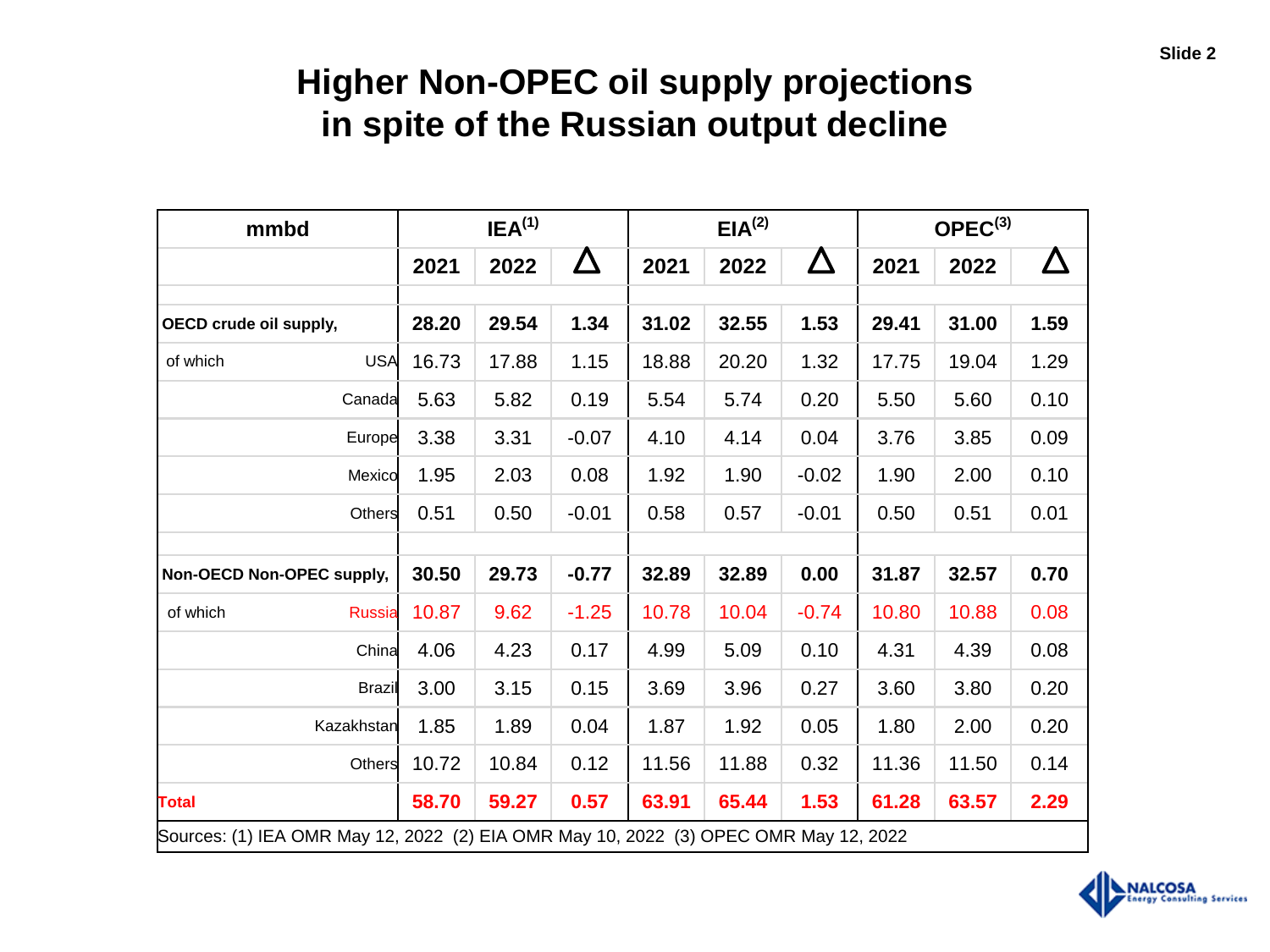### **OPEC 2022 crude oil output could average 29.5 mmbd**

| mmbd                                                                                                                                                                                                                      | <b>Initial</b><br>production<br>base line (1) | <b>Initial</b><br>targets | <b>Reported</b><br>1Q22 output | Average<br>2Q2022<br>targets |       | Expected 2022 output <sup>(2)</sup> | Average | Short-Term |                |
|---------------------------------------------------------------------------------------------------------------------------------------------------------------------------------------------------------------------------|-----------------------------------------------|---------------------------|--------------------------------|------------------------------|-------|-------------------------------------|---------|------------|----------------|
|                                                                                                                                                                                                                           |                                               |                           |                                |                              | 2Q    | 3Q                                  | 4Q      | 2022       | Capacity $(2)$ |
| Saudi Arabia <sup>(1)</sup>                                                                                                                                                                                               | 11.000                                        | 9.495                     | 10.20                          | 10.54                        | 10.55 | 10.85                               | 11.15   | 10.69      | 12.20          |
| ∥raq                                                                                                                                                                                                                      | 4.653                                         | 4.016                     | 4.29                           | 4.46                         | 4.45  | 4.60                                | 4.75    | 4.52       | 4.80           |
| <b>UAE</b>                                                                                                                                                                                                                | 3.168                                         | 2.735                     | 2.98                           | 3.03                         | 3.05  | 3.10                                | 3.20    | 3.08       | 4.10           |
| Kuwait <sup>(1)</sup>                                                                                                                                                                                                     | 2.809                                         | 2.425                     | 2.61                           | 2.69                         | 2.70  | 2.75                                | 2.80    | 2.72       | 2.80           |
| Others                                                                                                                                                                                                                    | 5.053                                         | 4.362                     | 4.05                           | 4.83                         | 4.10  | 4.10                                | 4.10    | 4.10       | 4.35           |
| <b>OPEC 10</b>                                                                                                                                                                                                            | 26.683                                        | 23.033                    | 24.13                          | 25.57                        | 24.85 | 25.40                               | 26.00   | 25.10      | 28.25          |
|                                                                                                                                                                                                                           |                                               |                           |                                |                              |       |                                     |         |            |                |
| <b>I</b> ran                                                                                                                                                                                                              | 3.296                                         | Na                        | 2.55                           | Na                           | 2.55  | 2.55                                | 2.55    | 2.55       | 3.80           |
| Libya                                                                                                                                                                                                                     | 1.114                                         | <b>Na</b>                 | 1.07                           | Na                           | 1.15  | 1.15                                | 1.15    | 1.13       | 1.20           |
| <b>Nenezuela</b>                                                                                                                                                                                                          | 1.171                                         | Na                        | 0.70                           | Na                           | 0.75  | 0.75                                | 0.75    | 0.74       | 0.75           |
| <b>TOTAL OPEC</b>                                                                                                                                                                                                         | 32.264                                        |                           | 28.45                          |                              | 29.30 | 29.85                               | 30.45   | 29.50      | 34.00          |
| 1) Including Neutral Zone.<br>$^{(2)}$ Rounded to the nearest 50 mbd. Saudi Arabia, Iraq, UAE and Kuwait benefiting prorata from the short fall of Angola and Nigeria production.<br>Total may not add up due to rounding |                                               |                           |                                |                              |       |                                     |         |            |                |

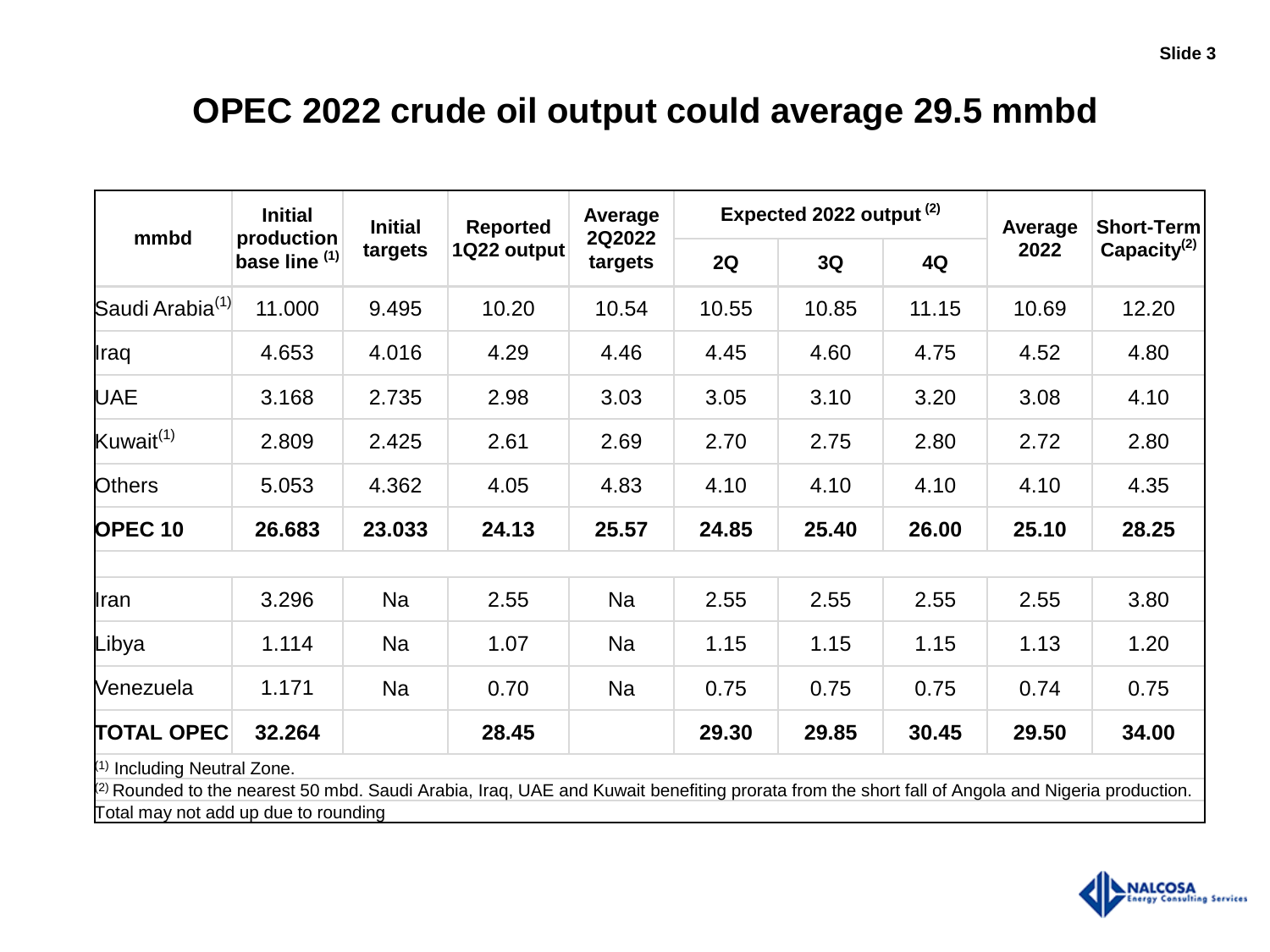### **The 2022 anticipated supply-demand balance**

| mmbd                                           | IEA <sup>(1)</sup> | EIA <sup>(1)</sup> | $OPEC^{(1)}$ |  |  |  |
|------------------------------------------------|--------------------|--------------------|--------------|--|--|--|
|                                                |                    |                    |              |  |  |  |
| <b>Total demand</b>                            | 99.35              | 99.61              | 100.29       |  |  |  |
|                                                |                    |                    |              |  |  |  |
| Total Non-OPEC supply                          | 59.27              | 65.44              | 63.57        |  |  |  |
|                                                |                    |                    |              |  |  |  |
| $[OPEC$ crude oil $^{(2)}$                     | 29.50              | 29.50              | 29.50        |  |  |  |
|                                                |                    |                    |              |  |  |  |
| <b>OPEC NGL's</b>                              | 5.37               | 5.50               | 5.27         |  |  |  |
|                                                |                    |                    |              |  |  |  |
| Processing gains                               | 2.29               | 0.00               | 2.39         |  |  |  |
|                                                |                    |                    |              |  |  |  |
| <b>Biofuels</b>                                | 2.92               | 0.00               | 0.00         |  |  |  |
|                                                |                    |                    |              |  |  |  |
| <b>Total supply</b>                            | 99.35              | 100.44             | 100.73       |  |  |  |
|                                                |                    |                    |              |  |  |  |
| Stock change                                   | $\Omega$           | $+0.83$            | $+0.44$      |  |  |  |
| Sources: (1) May 2022 OMR (2) Nalcosa estimate |                    |                    |              |  |  |  |